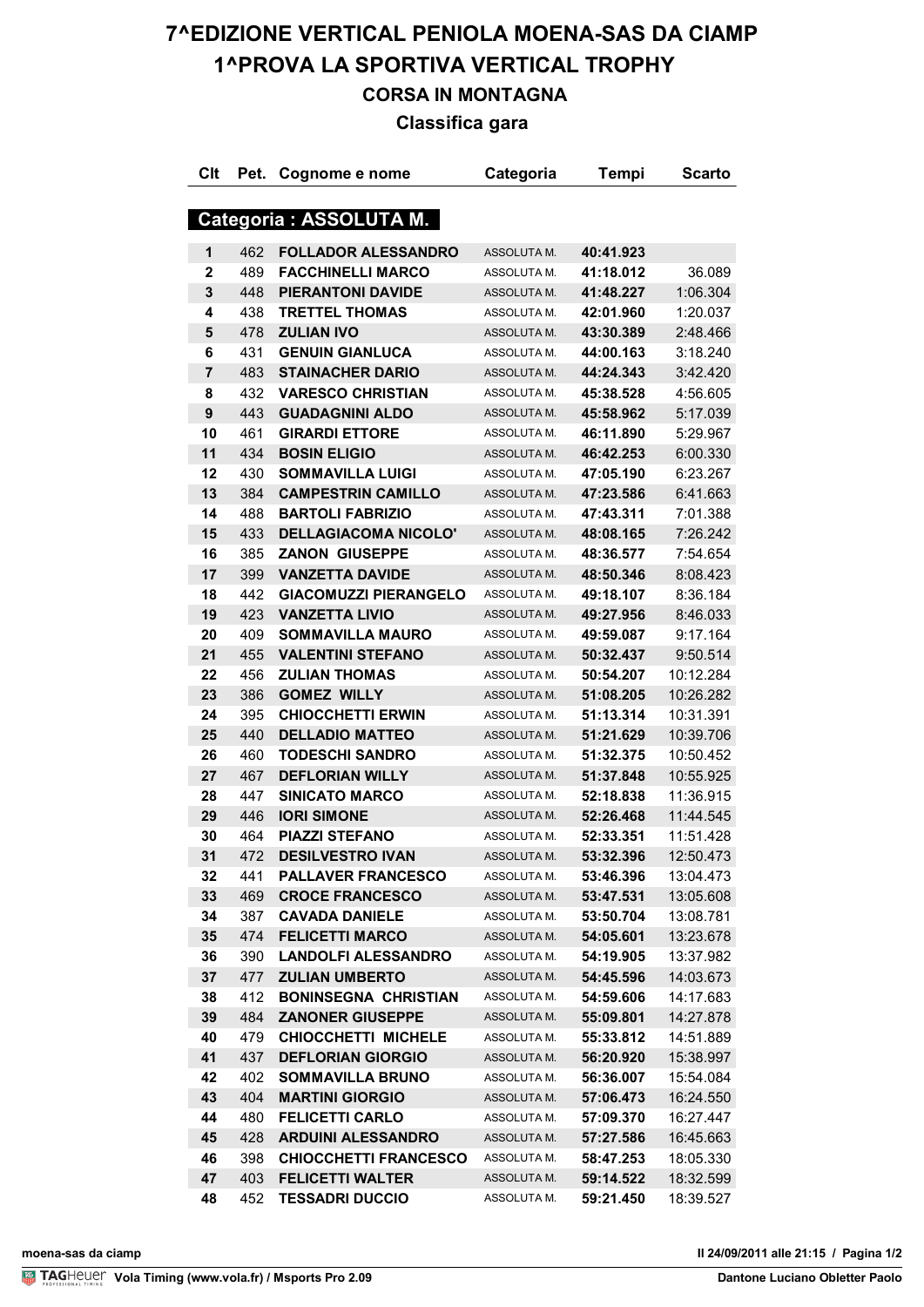#### **7^EDIZIONE VERTICAL PENIOLA MOENA-SAS DA CIAMP 1^PROVA LA SPORTIVA VERTICAL TROPHY CORSA IN MONTAGNA Classifica gara**

| Clt | Pet. | Cognome e nome             | Categoria   | Tempi       | <b>Scarto</b>           |
|-----|------|----------------------------|-------------|-------------|-------------------------|
| 49  | 427  | <b>DEGREGORI ANDREA</b>    | ASSOLUTA M. | 59:45.958   | 19:04.035               |
| 50  | 473  | <b>DAVARDA RINALDO</b>     | ASSOLUTA M. | 1h00:10.201 | 19:28.278               |
| 51  | 419  | <b>ZORZI CARLO</b>         | ASSOLUTA M. | 1h00:17.223 | 19:35.300               |
| 52  | 411  | <b>TROTTNER PIERPAOLO</b>  | ASSOLUTA M. | 1h00:18.711 | 19:36.788               |
| 53  | 413  | <b>ROVISI DAVIDE</b>       | ASSOLUTA M. | 1h01:24.446 | 20:42.523               |
| 54  | 418  | <b>FELICETTI DANIELE</b>   | ASSOLUTA M. | 1h01:38.629 | 20:56.706               |
| 55  | 400  | <b>DEMONTE DENNIS</b>      | ASSOLUTA M. | 1h02:01.664 | 21:19.741               |
| 56  | 420  | <b>ZANON CLAUDIO</b>       | ASSOLUTA M. | 1h02:08.242 | 21:26.319               |
| 57  | 422  | <b>COMPAGNONI ALBERTO</b>  | ASSOLUTA M. | 1h03:50.634 | 23:08.711               |
| 58  | 453  | <b>COBALCHINI DARIO</b>    | ASSOLUTA M. | 1h03:54.853 | 23:12.930               |
| 59  | 424  | <b>DONDIO MASSIMO</b>      | ASSOLUTA M. | 1h04:06.789 | 23:24.866               |
| 60  | 391  | <b>TOMASELLI ALDO</b>      | ASSOLUTA M. | 1h04:13.638 | 23:31.715               |
| 61  | 417  | <b>DEFRANCESCO IGOR</b>    | ASSOLUTA M. | 1h04:28.089 | 23:46.166               |
| 62  | 416  | <b>ROVISI PAOLO</b>        | ASSOLUTA M. | 1h06:29.660 | 25:47.737               |
| 63  | 470  | <b>ZANONER ANDREA</b>      | ASSOLUTA M. | 1h09:09.706 | 28:27.783               |
| 64  | 435  | <b>WINTERLE ADRIANO</b>    | ASSOLUTA M. | 1h09:19.314 | 28:37.391               |
| 65  | 405  | <b>RIGONI LUCA</b>         | ASSOLUTA M. | 1h09:51.971 | 29:10.048               |
| 66  | 449  | <b>FELICETTI EDOARDO</b>   | ASSOLUTA M. | 1h11:39.632 | 30:57.709               |
| 67  | 425  | <b>LORENZ VALERIO</b>      | ASSOLUTA M. | 1h12:13.839 | 31:31.916               |
| 68  | 468  | PETTENA DOMENICO           | ASSOLUTA M. | 1h14:07.770 | 33:25.847               |
| 69  | 487  | <b>CHIOCCHETTI DIEGO</b>   | ASSOLUTA M. | 1h16:51.903 | 36:09.980               |
| 70  | 471  | <b>ZANONER BENIAMINO</b>   | ASSOLUTA M. | 1h18:32.784 | 37:50.861               |
| 71  | 429  | <b>LESI ALESSANDRO</b>     | ASSOLUTA M. | 1h19:17.715 | 38:35.792               |
| 72  | 451  | <b>FRANETTI PIERPAOLO</b>  | ASSOLUTA M. | 1h20:09.426 | 39:27.503               |
| 73  | 421  | <b>GLOBO FABRIZIO</b>      | ASSOLUTA M. | 1h21:01.756 | 40:19.833               |
| 74  | 476  | <b>MARCH ITALO</b>         | ASSOLUTA M. | 1h34:48.174 | 54:06.251               |
| 75  | 475  | <b>CHIOCCHETTI MAX</b>     | ASSOLUTA M. | 1h35:01.681 | 54:19.758               |
| 76  | 482  | <b>BARINA SIMONE</b>       | ASSOLUTA M. |             | 1h57:45.665 1h17:03.742 |
| 77  | 414  | <b>PESCE MORENO</b>        | ASSOLUTA M. |             | 2h04:41.356 1h23:59.433 |
| 78  | 457  | <b>CHIOCCHETTI EZIO</b>    | ASSOLUTA M. |             | 2h04:47.531 1h24:05.608 |
| 79  | 481  | <b>FREZZATO ALESSANDRO</b> | ASSOLUTA M. |             | 2h04:52.358 1h24:10.435 |
| 80  | 445  | <b>FELICETTI ANDREA</b>    | ASSOLUTA M. |             | 2h07:44.760 1h27:02.837 |
| 81  | 444  | <b>ROVISI FABIO</b>        | ASSOLUTA M. |             | 2h07:49.487 1h27:07.564 |

**PARTENZA 1100 MT**

| ARRIVO          | 2190 MT |  |
|-----------------|---------|--|
| <b>SVILUPPO</b> | 5.5 KM  |  |

**direttore di gara FELICETTI ANDREA direttore di percorso ROVISI FABIO**

**Vola Timing (www.vola.fr) / Msports Pro 2.09 Dantone Luciano Obletter Paolo** 

**VolaSoftControlPdf moena-sas da ciamp Il 24/09/2011 alle 21:15 / Pagina 2/2**